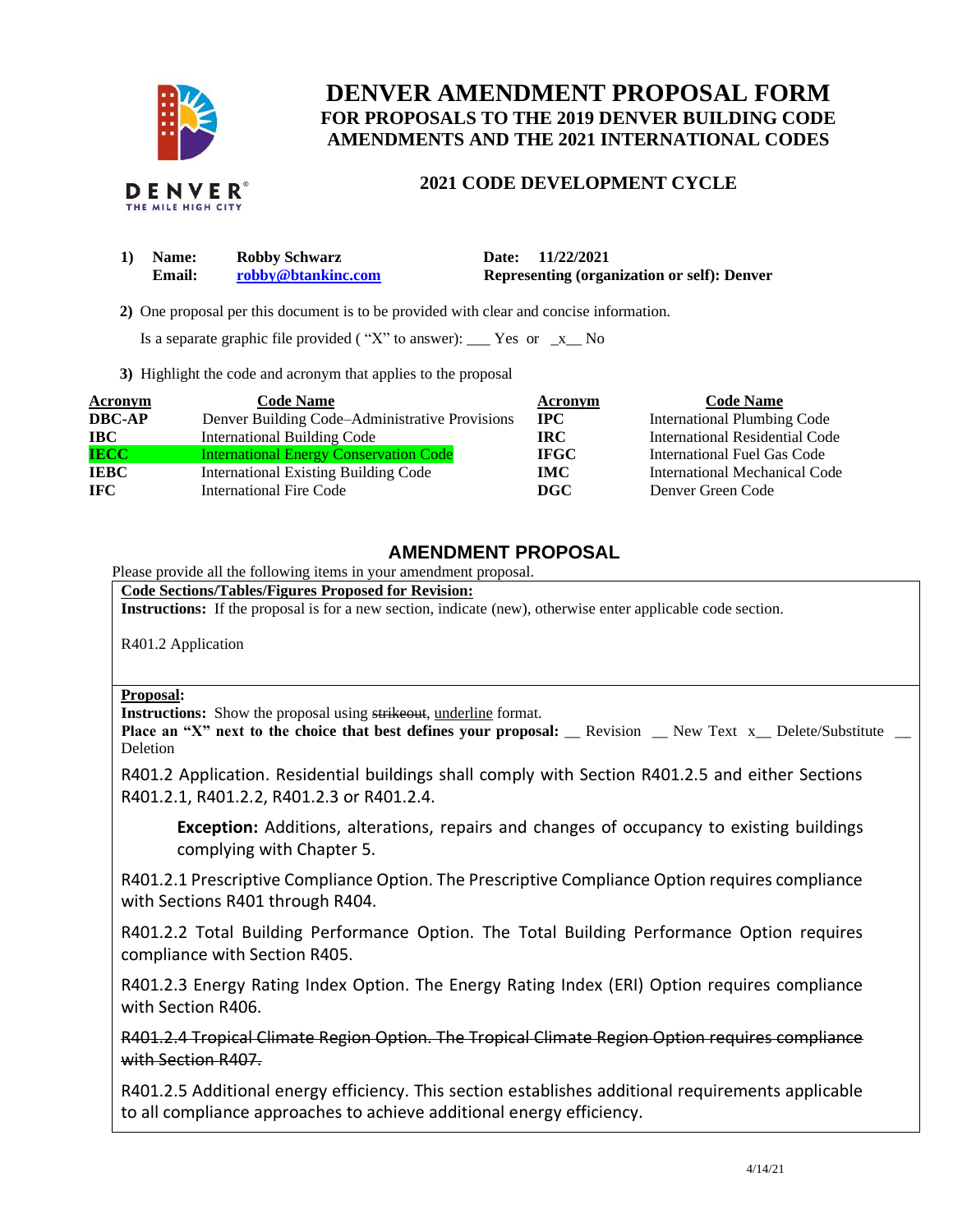1. For buildings complying with Section R401.2.1, one of the additional efficiency package options shall be installed according to Section R408.2.

2. For buildings complying with Section R401.2.2, the building shall meet one of the following:

2.1. One of the additional efficiency package options in Section R408.2 shall be installed without including such measures in the proposed design under Section R405; or

2.2. The proposed design of the building under Section R405.3 R405.2 #2 shall have an annual energy cost that is less than or equal to 95 percent of the annual energy cost of the standard reference Design.

3. For buildings complying with the Energy Rating Index Alternative Section R401.2.3, the Energy Rating Index value shall be at least 5 percent less than the Energy Rating Index target specified in Table R406.5. The option selected for compliance shall be identified in the certificate required by Section R401.3.

### **Supporting Information (Required):**

All proposals must include a written explanation and justification as to how they address physical, environmental, and/or customary characteristics that are specific to the City and County of Denver. The following questions must be answered for a proposal to be considered.

- Purpose: What does your proposal achieve?
- Reason: Why is your proposal necessary?
- Substantiation: Why is your proposal valid? (i.e. technical justification)

The purpose of this code proposal is to remove language that is not or will not be used in the City of Denver.

- 1. Reference to the tropical climate zone compliance alternative has been removed.
- 2. A proposal has been made to link the Energy Rating Index alternative compliance option, Section R406, to the Cities Climate Action Goal. The city climate action plan set ERI scores of 50 without onsite renewables and 40 with onsite renewables. With these ERI scores in place there is no need for additional energy efficiency options. By removing the R408 requirement the city might begin to see more submittals using the ERI compliance approach which will be needed in order to track compliance with the climate action goal of zero energy.

The Energy Rating Index is the metric the City has chosen to set and track the efficiency trajectory to of the 2030 goal. This proposal is the beginning of a process to formally put in place in the 2021 IECC this compliance and tracking metric.

**Bibliography and Access to Materials** (as needed when substantiating material is associated with the amendment proposal):

**Other Regulations Proposed to be Affected**

**\*For proposals to delete content from the 2019 Denver Green Code in conjunction with adding it to other mandatory Denver codes and/or regulations, only.**

Please identify which other mandatory codes or regulations are suggested to be updated (if any) to accept relocated content.

#### **Referenced Standards:**

List any new referenced standards that are proposed to be referenced in the code.